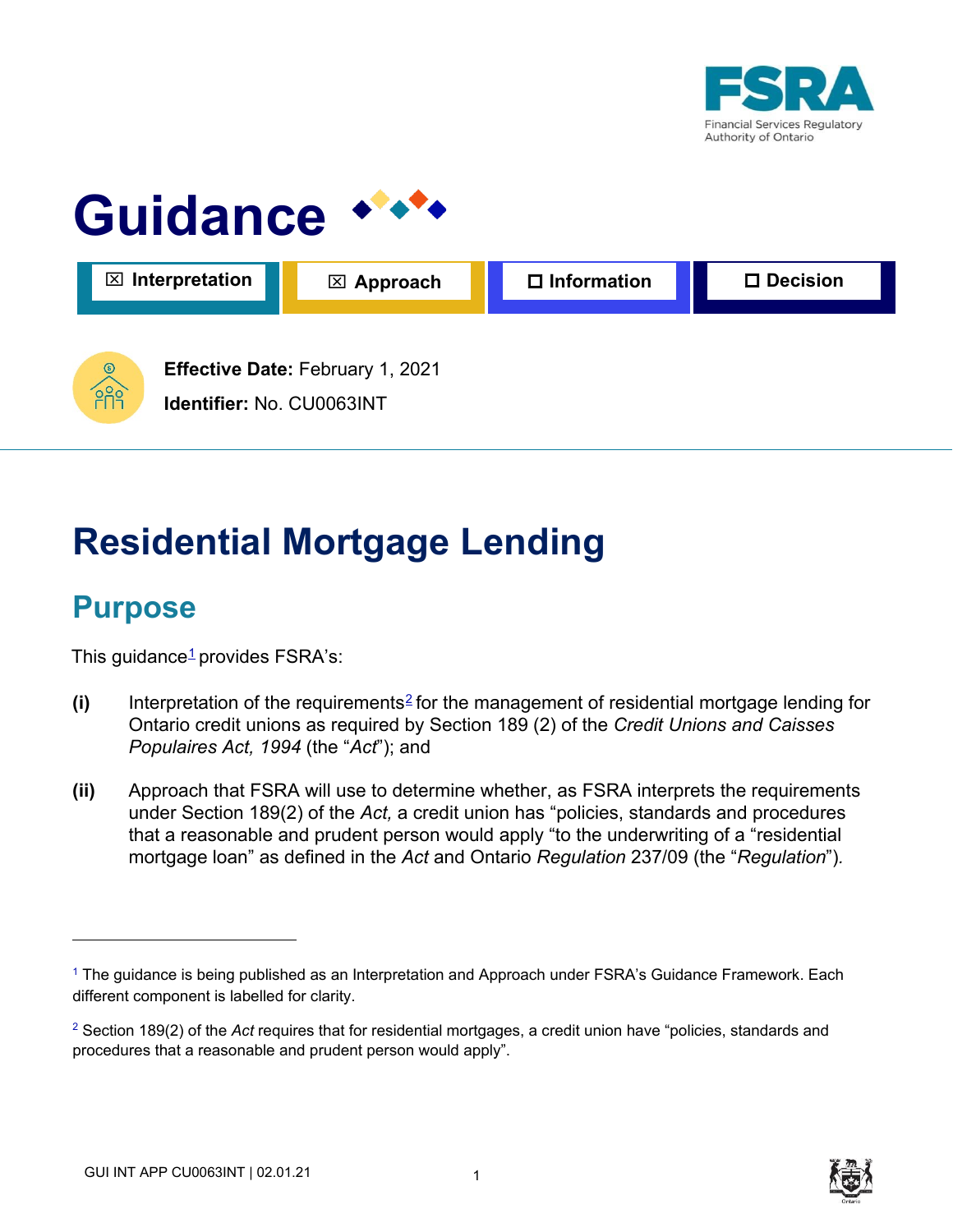The Approach section of this guidance does not prescribe compliance requirements for Ontario credit unions. Rather, it sets out what FSRA will consider when assessing a credit union's adherence to the principles listed in the Interpretation and to Section 189(2).

FSRA considers proportionality in the application of this Interpretation and Approach guidance. Proportionality includes the nature, size, complexity and risk profile of a credit union, and the potential consequences of the credit union's failure, including systemic impact.

# **Scope**

This Interpretation and Approach guidance affects the following entities regulated or registered by FSRA:

• Credit unions, caisses populaires and leagues incorporated under the *Act.* 

# **Rationale and Background**

Residential mortgage lending is the most significant activity of Ontario credit unions. The activity comprises the largest asset portfolio on credit unions' balance sheets. The health of this portfolio is instrumental to the financial well-being of credit unions and the credit union sector, the protection of its depositors and the ongoing ability of credit unions to serve their members.

Residential lending is a major financial relationship between the credit union and its members. This relationship requires a careful balancing between:

- providing members with sufficient financial accommodation so they can purchase a residence to meet their needs;
- earning a return for other members; and
- ensuring the credit union, its depositors and members, and the mortgagor member, are not put at unnecessary risk due to such credit granting.

Given the co-operative nature of credit unions, their high levels of customer knowledge and their obligations to serve their members by prudently granting credit, credit unions are well motivated and uniquely positioned to balance these competing objectives.

As such, while FSRA's statutory objects require it to protect depositors and contribute to the stability of the credit union sector, this Interpretation and Approach guidance is premised on the principles that:

• credit union members elect their boards and are ultimately responsible for using membercontrolled governance to decide how to balance these competing objectives;

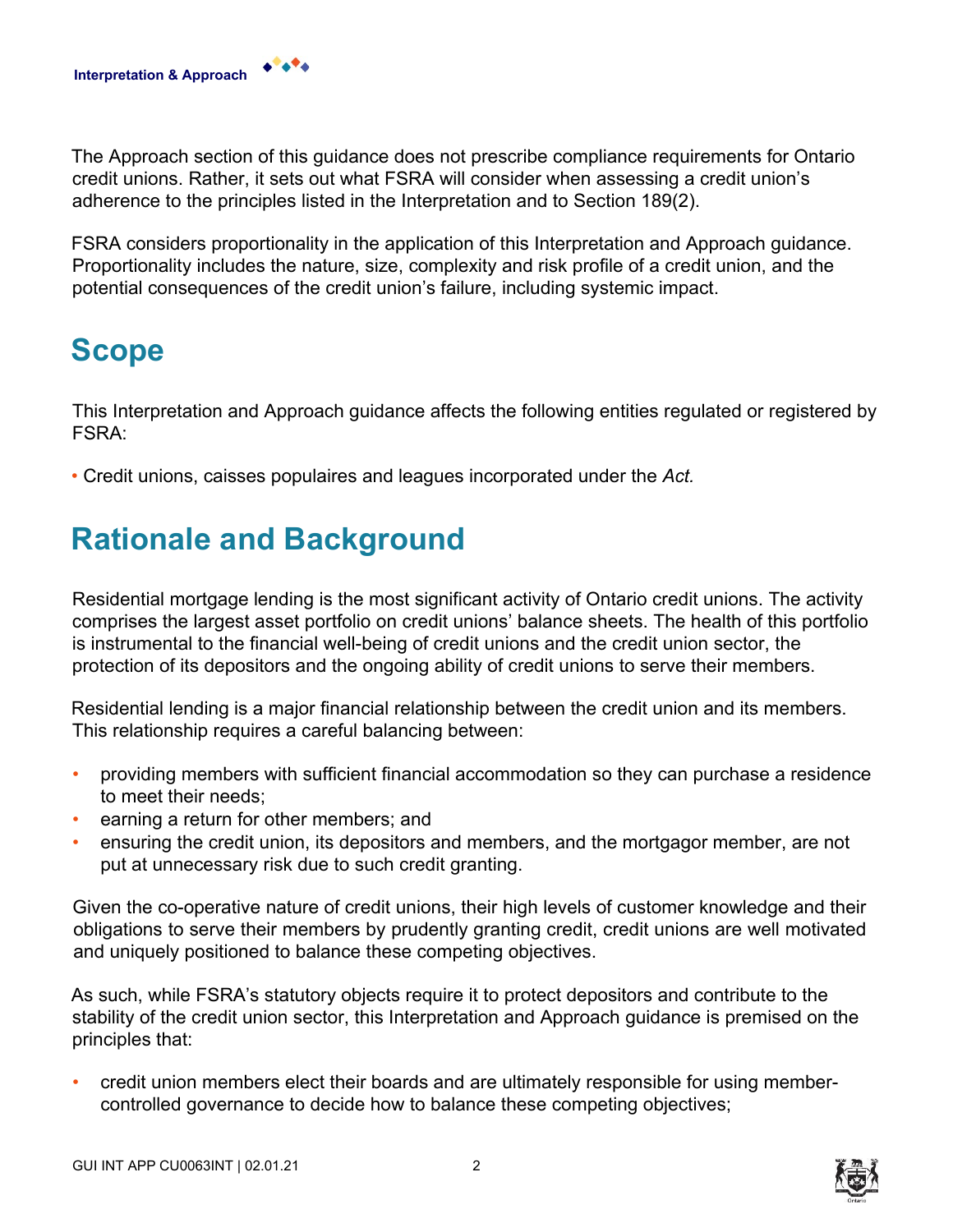

• FSRA's supervision of such activities should allow credit unions to compete effectively and take reasonable risks, intervening only when FSRA is concerned about the financial viability of a credit union, whether members' interests are being well-served, and whether there may be a potential adverse impact on credit union depositors or the stability of the credit union sector.

The Interpretation section of this guidance outlines FSRA's principles for sound residential mortgage risk management including underwriting practices and risk controls and oversight practices at Ontario credit unions. This guidance supplements other FSRA by-laws, rules and guidance, and should be read and interpreted in conjunction with other FSRA guidance, rules and applicable provisions of the *Act* and the *Regulation*. <sup>3</sup> To meet the requirements of Section 189(2), credit union boards, management and employees should apply the principles set forth in this Interpretation guidance.

The Approach section of this guidance describes how FSRA will determine whether a credit union has "policies, standards and procedures that a reasonable and prudent person would apply", as required under Section 189 (2) of the *Act*. It is the responsibility of the Board and Senior Management of each credit union to obtain the necessary internal or external assistance or expertise (legal, financial, risk management, etc.) in the creation and maintenance of prudent residential lending policies and procedures for the underwriting, monitoring, and management of their residential lending portfolios.

Throughout this Interpretation and Approach guidance:

- The term "credit union" also refers to "caisse populaire" and "league".
- The term "Board" refers to either the entire Board of the credit union or a committee of the Board that has been delegated an element of Board oversight.
- The term "Senior Management" refers to the senior management of a credit union consisting of the Chief Executive Officer, the Chief Financial Officer, the Chief Risk Officer and any other member of the senior management team.

**Interpretation & Approach**



 $3$  In the event that there is a conflict or inconsistency between this Guidance and any pre-existing or legacy guidance, including the legacy Guidance Note: Lending (January 2018), this Guidance governs and should be considered paramount.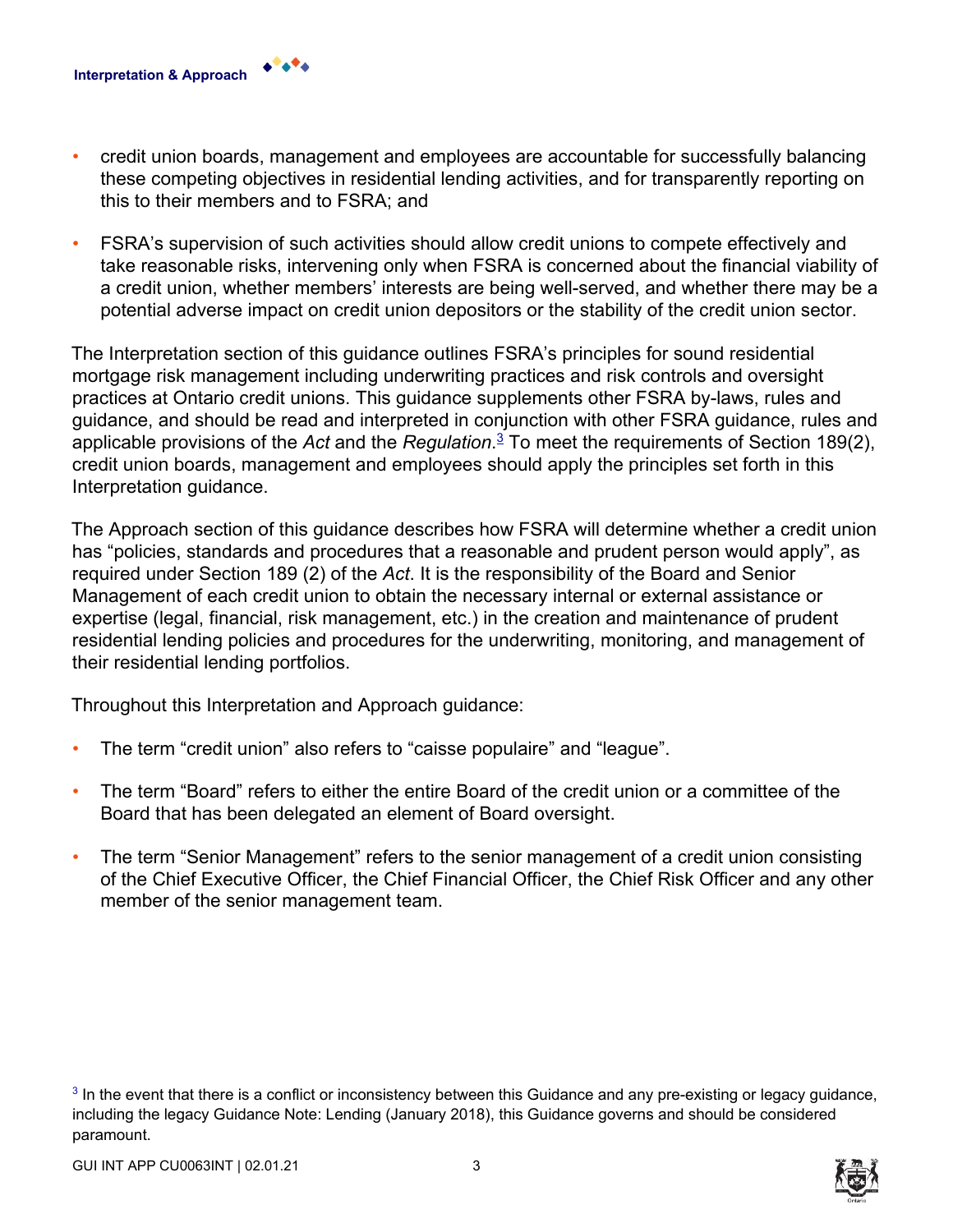**Interpretation & Approach**

# <span id="page-3-0"></span>**Interpretation**

FSRA has identified the following four principles to determine whether the requirements under Section 189(2) of the *Act,* for a credit union to have "policies, standards and procedures that a reasonable and prudent person would apply", are satisfied for the purposes of residential mortgage lending activities:

**1. Framework:** The credit union, through its Board and Senior Management, must develop and maintain an efficient and effective framework for residential mortgage risk management ("Framework").

The Framework should be risk-based and integrated with the credit union's overall lending risk management approach including the Board approved risk tolerance and "risk appetite" statement. The Framework should also align with the credit union's enterprise-wide strategy and, in turn, be linked to the enterprise risk management framework ("ERM").

The Framework should be commensurate with the nature, size, complexity and risk profile of the credit union's mortgage activities.

**2. Underwriting Policy**: The credit union, through its Board and senior management, should develop, regularly review and approve a comprehensive residential mortgage underwriting policy or set of policies ("Underwriting Policy").

The Underwriting Policy is an integral component of the Framework and includes process, criteria and documentation standards, assessing the affordability of the loan, collateral management and assuring compliance with all applicable laws, regulations and guidelines (AML, consumer protection, funding, etc.).

**3. Portfolio Management:** The credit union, through its Board and Senior Management, should implement appropriate processes and systems for the effective on-going administration, control and oversight of its residential mortgage portfolio.

This includes maintaining effective credit and counterparty risk management infrastructure (e.g., people, processes, systems, organization structure) and management information systems (MIS) that support the underwriting, acquisition and monitoring of the credit union's residential mortgage risk.

**4. Risk Management:** The Framework, Underwriting Policy and portfolio management activities should fully integrate with the credit union's overall strategic planning, enterprise risk management, capital management and liquidity management activities.

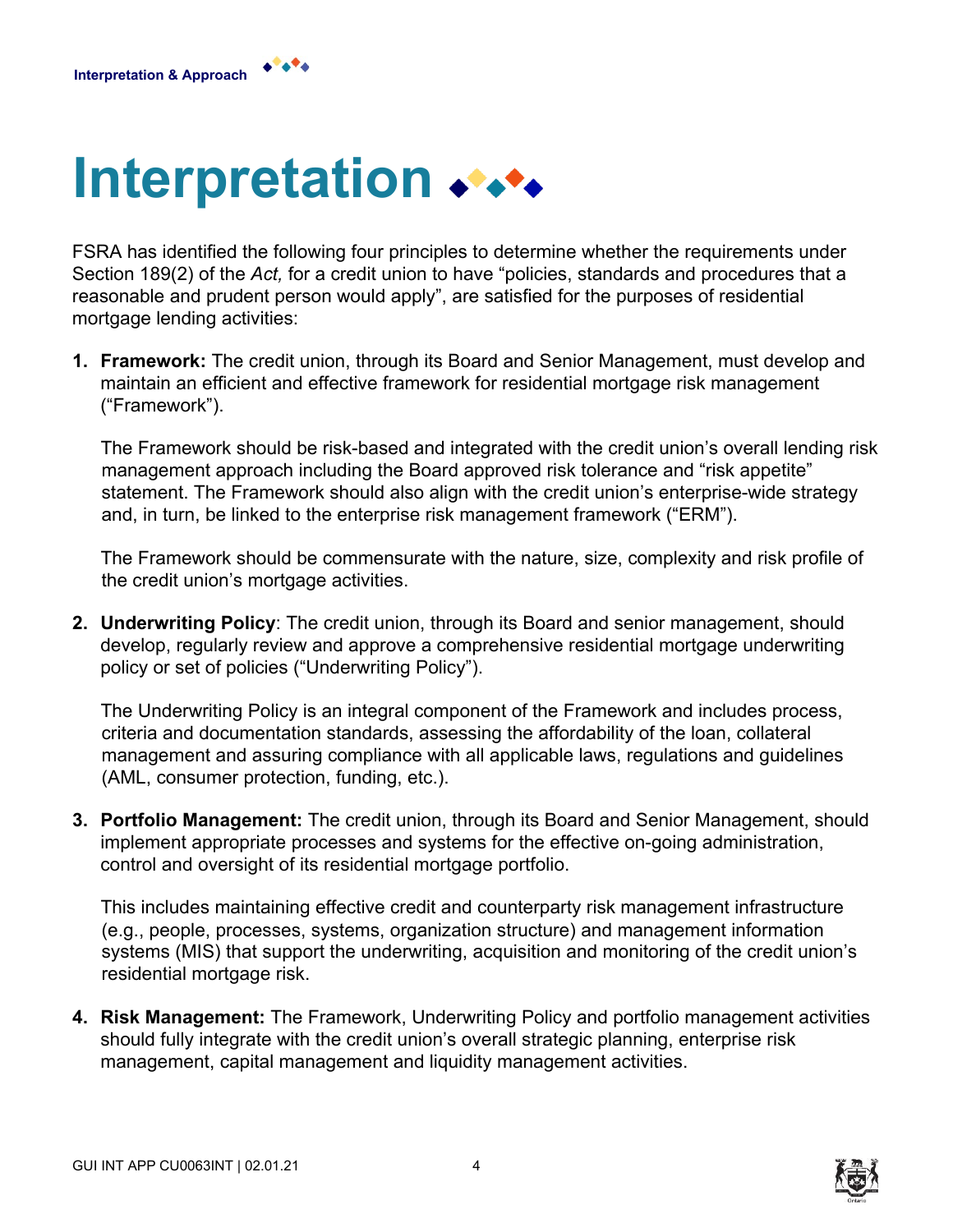This includes maintaining adequate regulatory capital and liquidity levels that sufficiently support the risks undertaken through the underwriting, acquisition or securitization of residential mortgages.

The Board and Senior Management are accountable for ensuring that a credit union conducts its residential mortgage activities in accordance with these Principles and for successfully balancing the competing objectives discussed above. In particular:

- Management is responsible for the creation and effective implementation of a residential lending Framework and Underwriting Policy, for effective residential mortgage risk management (including controls and information) and for reporting to the Board and FSRA on such Framework, portfolio and activities, including whether residential mortgage activities and portfolio are performing in accordance with business plans and risk parameters.
- The Board is responsible for overall governance of residential mortgage activities and for oversight and supervision of management in its duties, including approval and periodic review of the Framework, Underwriting Policy, portfolio administration and risk management activities, monitoring deviations and exceptions and providing effective challenge to management (both directly and through specialized expertise such as internal auditors).
- Board and management are responsible for ensuring the credit union has the necessary assistance, expertise (legal, financial, risk management, etc.) and resources (human and technology) to create an effective Framework and Underwriting Policy and to ensure effective residential mortgage portfolio management and risk management activities.

This Interpretation guidance sets out FSRA's view of requirements under the *Act* and the *Regulation* concerning residential mortgages. Non-adherence can lead to enforcement or supervisory action by FSRA, including requiring remediation and reporting, making capital or liquidity orders and placing a credit union under supervision or administration.

FSRA will monitor adherence to the applicable principles and requirements as part of its supervisory approach, as outlined in the Approach section below.

FSRA's supervision, and if required enforcement activities, will be carried out under any relevant provisions of the *Act* and the *Regulations* and its general authority under the *FSRA Act*.



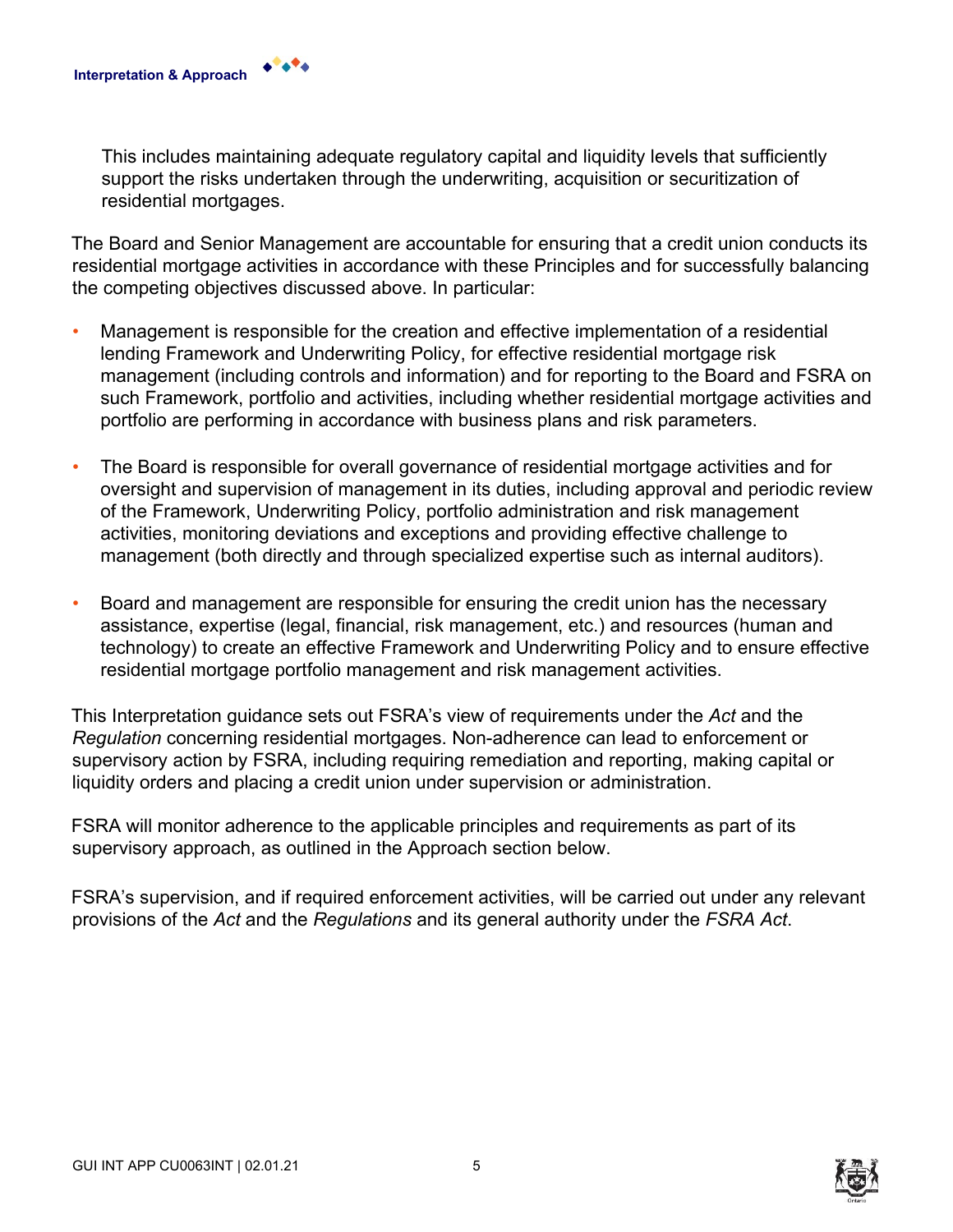

<span id="page-5-0"></span>

This Approach defines standards and practices that FSRA will use in its supervisory approach when assessing a credit union's adherence with the requirements of Section 189(2) of the *Act*  and the principles established in FSRA's Interpretation set out in this guidance.

## **1. Does the credit union have efficient and effective corporate governance of its residential mortgage activities?**

#### **Overall residential mortgage risk management controls and oversight**

Have the Board and Senior Management:

- **a)** established an adequate residential mortgage credit risk management function and defined a framework for residential mortgage credit approvals, including: the credit union's residential mortgage credit risk appetite within its overall risk appetite framework (RAF), the credit approval process including any internal structures or requirements for credit granting, monitoring and decision-making, and effective oversight of credit risk quality and provisioning;
- **b)** ensured that its credit policy setting the risk tolerance for residential mortgage lending is documented out in a manner that is clear and useful to credit union employees and is readily presented upon request by FSRA;
- **c)** approved the credit union's residential mortgage credit risk strategy to ensure that it is in line with the RAF, capital and liquidity planning, and the Internal Capital Adequacy Assessment Process (ICAAP), where relevant;
- **d)** ensured that all staff involved in managing, monitoring, controlling and taking residential mortgage credit risk are adequately skilled, resourced and experienced; and
- **e)** included the credit union's core values and expectations in its residential mortgage credit risk culture, consistent with the overall corporate culture of the credit union?

#### **Board**

Has the Board of the credit union:

**a)** reviewed and approved the Framework and the Underwriting Policy, and any changes that pertain to residential mortgage lending, at least annually;

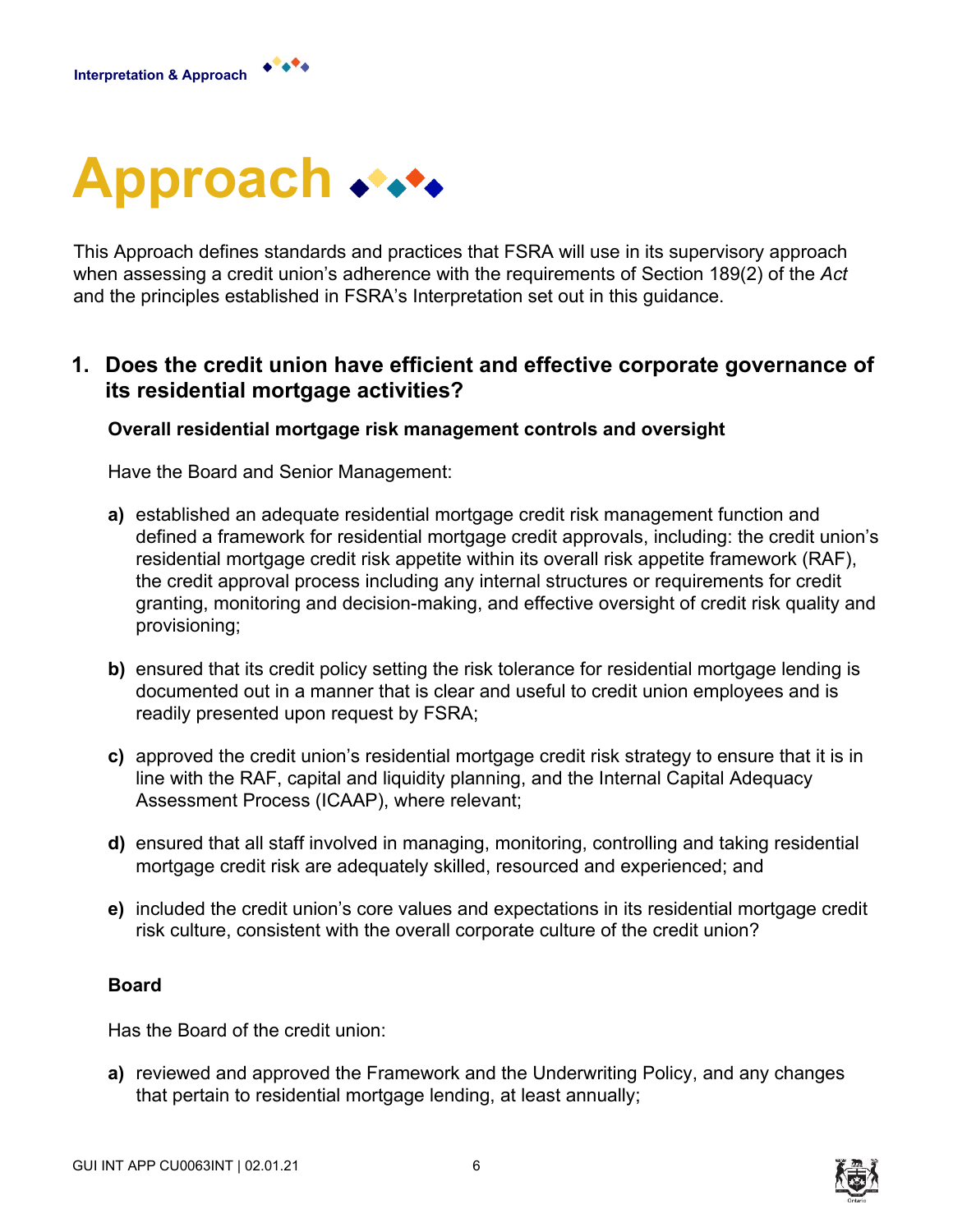- **b)** understood the decisions, plans and policies of Senior Management with respect to residential mortgage underwriting and the administration and acquisition of residential mortgage loan assets;
- **c)** provided effective challenge to Senior Management to ensure these are consistent with the Board's decisions, and Board-approved business and risk strategy/ RAF for the credit union, and that the corresponding internal controls are sound (i.e. separation of origination and adjudication);
- **d)** monitored exceptions to policies and controls established in the Framework and Underwriting Policy;
- **e)** received accurate, independent, and objective reporting on the related risks, controls and oversight processes for the residential mortgage business, including from the second line (risk) and third line (internal audit) of defence; and
- **f)** reviewed such reports in respect of the Framework and Underwriting Policy and ensured that a plan of action is created and implemented to rectify, in a timely manner, any issues identified in the risk management of the residential mortgage portfolio?

#### **Senior Management**

**Interpretation & Approach**

Has Senior Management developed and implemented the Framework, Underwriting Policy and associated controls and oversight policies and procedures by ensuring that:

- **a)** mortgage credit policy requirements are followed (e.g., residential mortgage loans do not exceed the established level of risk tolerance; compliance with the Act and other legal requirements, such as anti-money-laundering and anti-terrorist financing);
- **b)** exceptions to the credit policy are identified, approved and noted in exception reporting to the Board or Audit Committee;
- **c)** portfolio concentration levels are within the credit policy limits;
- **d)** risk management functions are working properly, including separation between residential mortgage origination and adjudication functions;
- **e)** controls, monitoring and reporting is completed as per the credit policy, including appropriate portfolio and risk metrics and controls to manage risks and achieve diversification;
- **f)** knowledgeable and qualified staff are performing appropriate functions and meet or exceed standards and expectations;

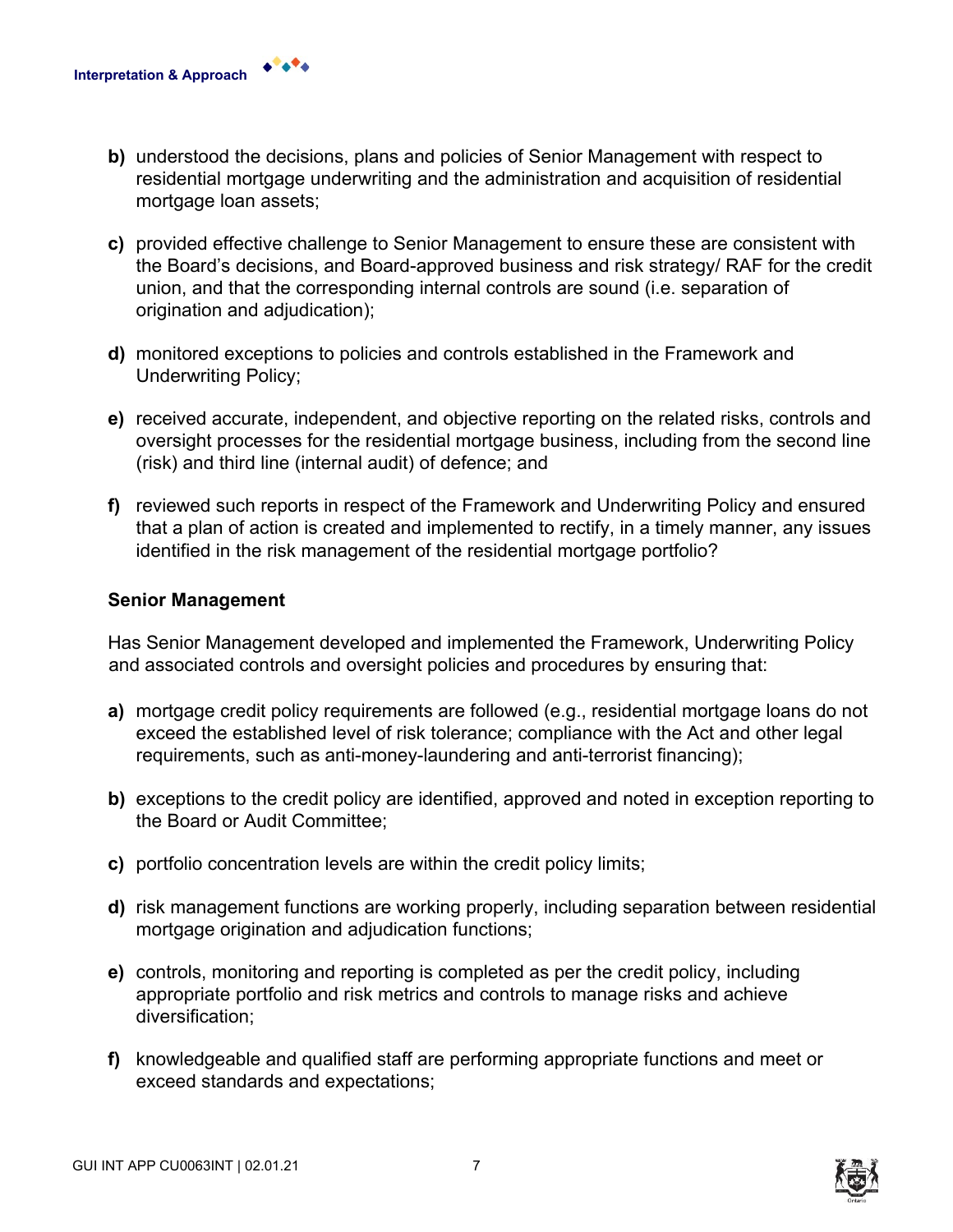- **g)** the Board receives timely reporting on the residential mortgage portfolio at regular intervals, including reports from Senior Management on concentrations, volumes, performance, residential mortgages that do not conform to the Underwriting Policy ("nonconforming residential mortgages"), delinquency and impaired allowances, watch list accounts and aggregate exceptions to policy;
- **h)** the Board receives all necessary information about issues and/or potential risks to the Mortgage portfolio; and
- **i)** questions from the Board are addressed in a timely manner?

## **2. Does the credit union have comprehensive and well-documented policies and procedures governing its residential mortgage activities?**

#### **Credit Risk Policies and Procedures**

- **a)** Are the policies and procedures comprehensive enough for the credit union's residential mortgage activities?
- **b)** Has the credit union documented its policies and procedures?
- **c)** Is there a review procedure that clearly identifies the functions and employees tasked with maintaining up-to-date specific policies and procedures?

#### **Data Infrastructure**

**Interpretation & Approach**

- **a)** Does the credit union have appropriate data infrastructure and information to support monitoring the credit granting and risk management process throughout the life cycle of a residential mortgage?
- **b)** Does the credit union record and aggregate specific data from each residential mortgage loan at origination, and update as available, through its data infrastructure for all relevant information, including:
	- Purpose of Loan
	- Amortization (initial and remaining)
	- Credit Bureau Score
	- GDSR/TDSR
	- LTV
	- Location of collateral
	- Approved amount
	- Unique Member Identifier

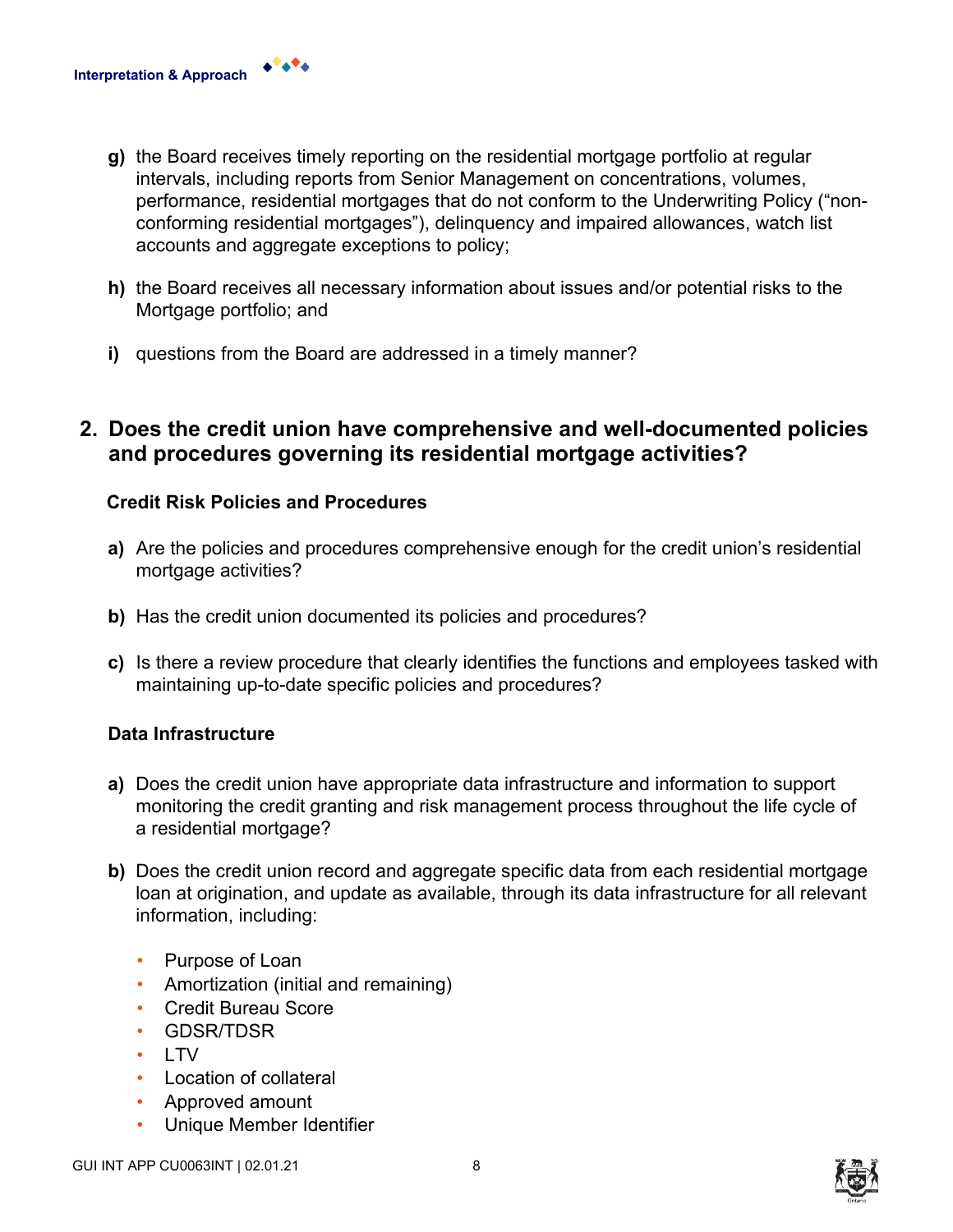

## **3. Does the credit union have efficient and effective control and oversight of its residential mortgage activities, risks and portfolio?**

## **Credit Decision-Making**

Has the credit union established a clear and well-documented credit decision-making process for residential mortgage activities that sets out a clear and sound structure for the credit decision-making responsibilities in the credit union, including structures and procedures of credit committees and delegated credit decision-making bodies?

#### **Independence in Credit Decision-Making**

Is the process for residential mortgage credit decision-making established using the principle of independence and minimisation of conflict of interest?

## **Exception and Escalation Procedures**

Has the credit union established a risk-based framework and policies for dealing with exceptions to and deviations from residential mortgage credit policies and procedures and their monitoring, recording and reporting?

#### **Credit Risk Management and Internal Controls**

Does the credit union have risk management and internal control frameworks for residential mortgage activities that include robust, comprehensive and integrated credit risk management and internal controls, respecting the principles of accountability, segregation and independence of functions and responsibilities, challenge and assurance of outcomes? In particular, does the credit union maintain quality data, including risk data, and information on individual residential mortgages and the residential mortgage portfolio?

#### **Incentives & Remuneration**

Does the credit union have remuneration policies and practices that are consistent with the approach to residential mortgage risk management and reflect residential mortgage risk appetite and strategies?

In particular:

- **a)** Does its approach to residential mortgage credit administration and monitoring promote prudent residential mortgage credit growth and appropriate risk-taking behaviour and not encourage excessive risk taking?
- **b)** Do the credit union's remuneration policies and practices ensure that:

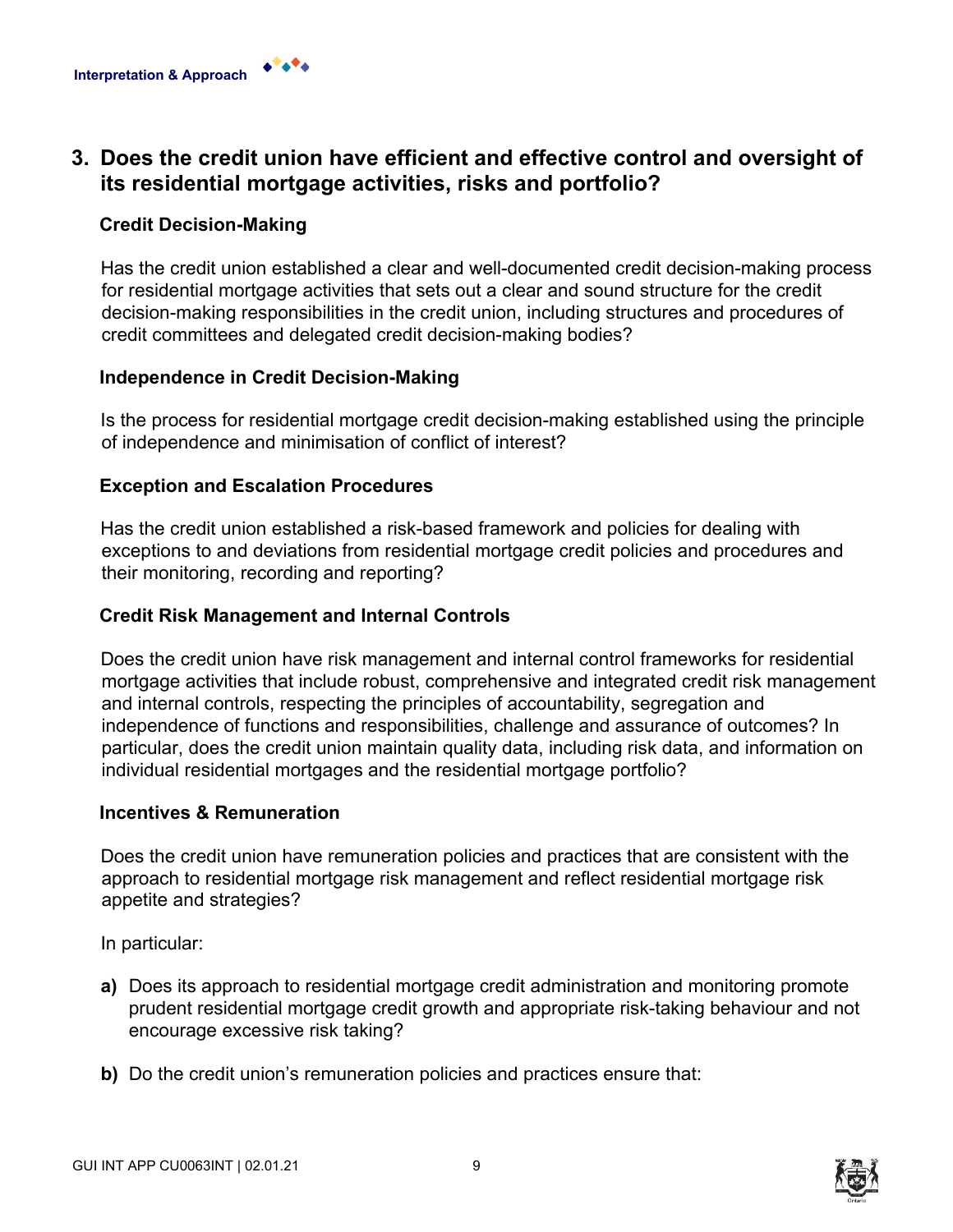- **(i)** variable remuneration of the staff involved in residential mortgage credit granting should be linked, among others, to the long-term quality of residential mortgage credit exposures;
- **(ii)** variable remuneration of the staff involved in residential mortgage credit granting that is linked to performance objectives/targets should include residential mortgage credit quality metrics and be in line with mortgage credit risk appetite; and
- **(iii)** all remuneration policies and practices related to Senior Management and employee activities should take into account the rights and interests of consumers and should not incentivise any poor selling practices?

#### **Collection of Information and Documentation**

Does the credit union collect, verify, document and store a sufficient level of accurate and up- to-date information and data necessary to assess the borrower's (and any guarantor's) creditworthiness before concluding a residential mortgage agreement, or significantly increasing the residential mortgage amount?

Does the credit union periodically update the borrower, guarantor and property analysis to re- evaluate the residential mortgage credit risk at renewal, renegotiation/amendment or any other material change?

Is an independent third-party conducting a review of the residential mortgage loan file able to replicate all aspects of the underwriting criteria based on the existing documentation and arrive at the same credit decision?

## **Purchase of Residential Mortgage Assets Originated by a Third Party Including Mortgage Brokers**

If the credit union acquires residential mortgages that have been originated by a third party, does it ensure that the underwriting standards of that third party – including due diligence on the borrower, debt service coverage, collateral management, LTV ratios, etc., are consistent with the credit union's residential mortgage credit policies and adhere to this Approach guidance?

In such case, does the credit union evaluate, monitor and test that the residential mortgages underwritten by the third party are meeting the underwriting standards of the credit union and do not include any risk that the credit union would not normally take on if the credit union originated the residential mortgages itself.

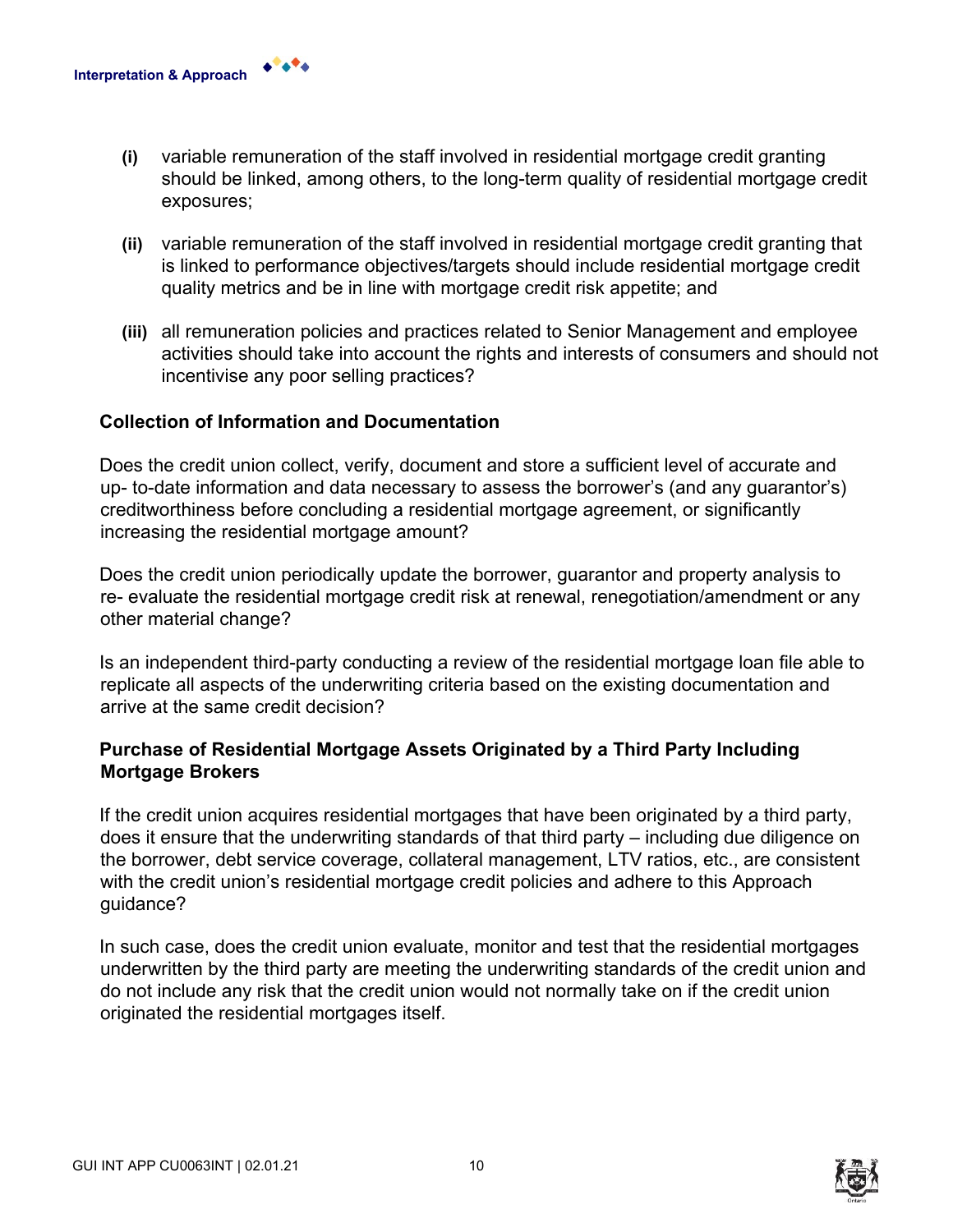

#### **Assessment of Creditworthiness (borrower soundness and ability to repay)**

#### *Borrowers and Co-Borrowers*

When granting a residential mortgage, does the credit union assess the borrower's income, wealth, history of repayment, and the affordability of the loan, to ensure there is no undue debt burden to the borrower and to minimize risk of default to the credit union and financial stress to the borrower?

#### *Acceptable Income Sources*

Does the credit union take reasonable steps to verify the borrowers' capacity to service his/her debt obligations, such as obtaining include written and independent confirmation of employment status, duration, type and history?

#### **Debt Servicing Ratios Methodology and Stress Testing**

Does the credit union set prudent policy limits for each debt service ratio including maximum limits for stress-tested ratios?

Does the credit union have clear policies that set out prudent maximum values for, and contributing factors in calculating, Gross Debt Service Ratios (GDSR) and Total Debt Service Ratios (TDSR)? In particular,

- **a)** Are GDSR and TDSR calculations conservative with appropriate stress tests for varied financial and economic conditions and/or higher interest rates, particularly considering those factors relevant to the borrower?
- **b)** For individuals with a residential mortgage and HELOC, are the GDSR and TDSR calculations using a conventional blended mortgage payment that considers both the residential mortgage and the HELOC?
- **c)** Does the required qualifying payment of principal and interest include the terms of the HELOC and is it appropriately stress tested at the qualifying interest rate?

Does the credit union's Underwriting Policy require ratio analysis to assess a residential mortgage applicant's risk of default including the use of various debt service ratios?

#### **Credit Decision and Loan Agreement**

Does the credit union have a properly functioning residential mortgage approval process that includes the following?

**a)** A pre-established loan processing flow, which sets out the proper movement of residential mortgage applications within the credit union;

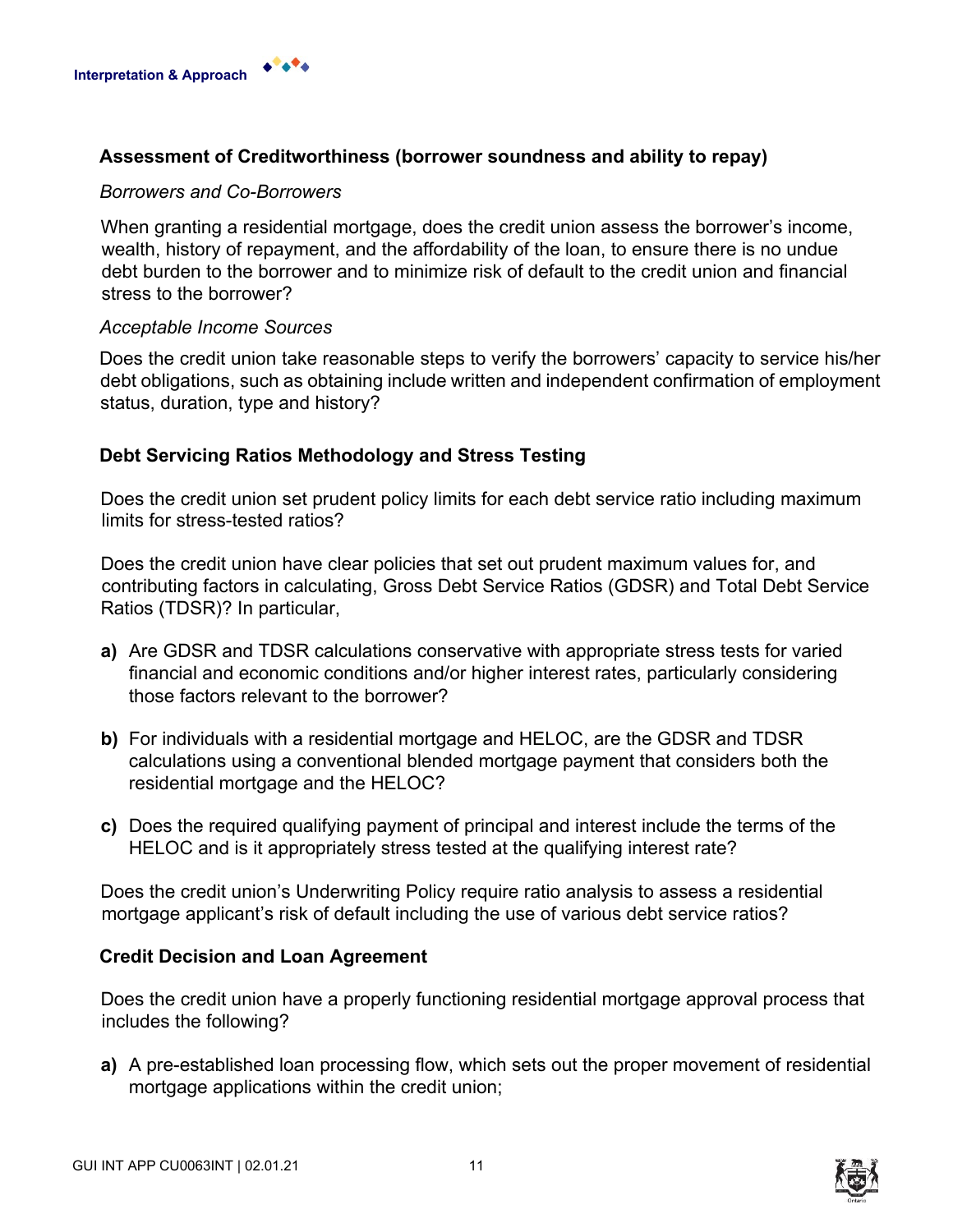- **b)** Documentation of borrower information and credit analysis against established credit underwriting criteria in the credit policies and procedures;
- **c)** Residential mortgage loan decisions are made and approved by employees with the appropriate authorization and accountability;
- **d)** Prior to disbursement, approved residential mortgage loans are reviewed by an individual other than the approved lender, to ensure that:
	- Documentation is accurate;
	- There are no exceptions to policy that require approval;
	- Proper and adequate security has been valuated and pledged; and
	- All conditions have been met and all supporting documentation and signatures have been obtained as required;
- **e)** Residential mortgage funds are disbursed to the solicitor (in trust) or according to title insurance requirements, as applicable.

#### **Amortization and Mortgage Insurance**

Does the credit unions set prudent maximum amortization periods based on the risk associated with the credit product and type of dwelling?

If mortgage insurance is required or otherwise obtained (to manage risk or to facilitate funding): Does the credit union have polices, procedures and practices in place to ensure that such mortgage will qualify for insurance, that insurance will be confirmed and documented reliably and that the credit union will be able to satisfy all documentary, policy and audit requirements of the insurer?

#### **Model Validation and Stress Testing of Auto-Adjudication Models**

If applicable, does the credit unions have an independent validation process at both inception and on a regular basis for auto-adjudication or other models including the regular review of risk parameters for their residential mortgage portfolio, and does this process use portfolio stress testing results in the validation?

#### **Residential Mortgage Products**

Does a credit union's residential mortgage credit policy contain a comprehensive, risk based description and definition of what constitutes a non-conforming residential mortgage, including reverse mortgage lines of credit, (eg. any loan that breaches the stated risk appetite/tolerance, criteria, limits or guidelines contained in its credit policy)?

Does the policy include determining its risk tolerance (appetite) for, and a process for dealing with, "non-conforming" loans?

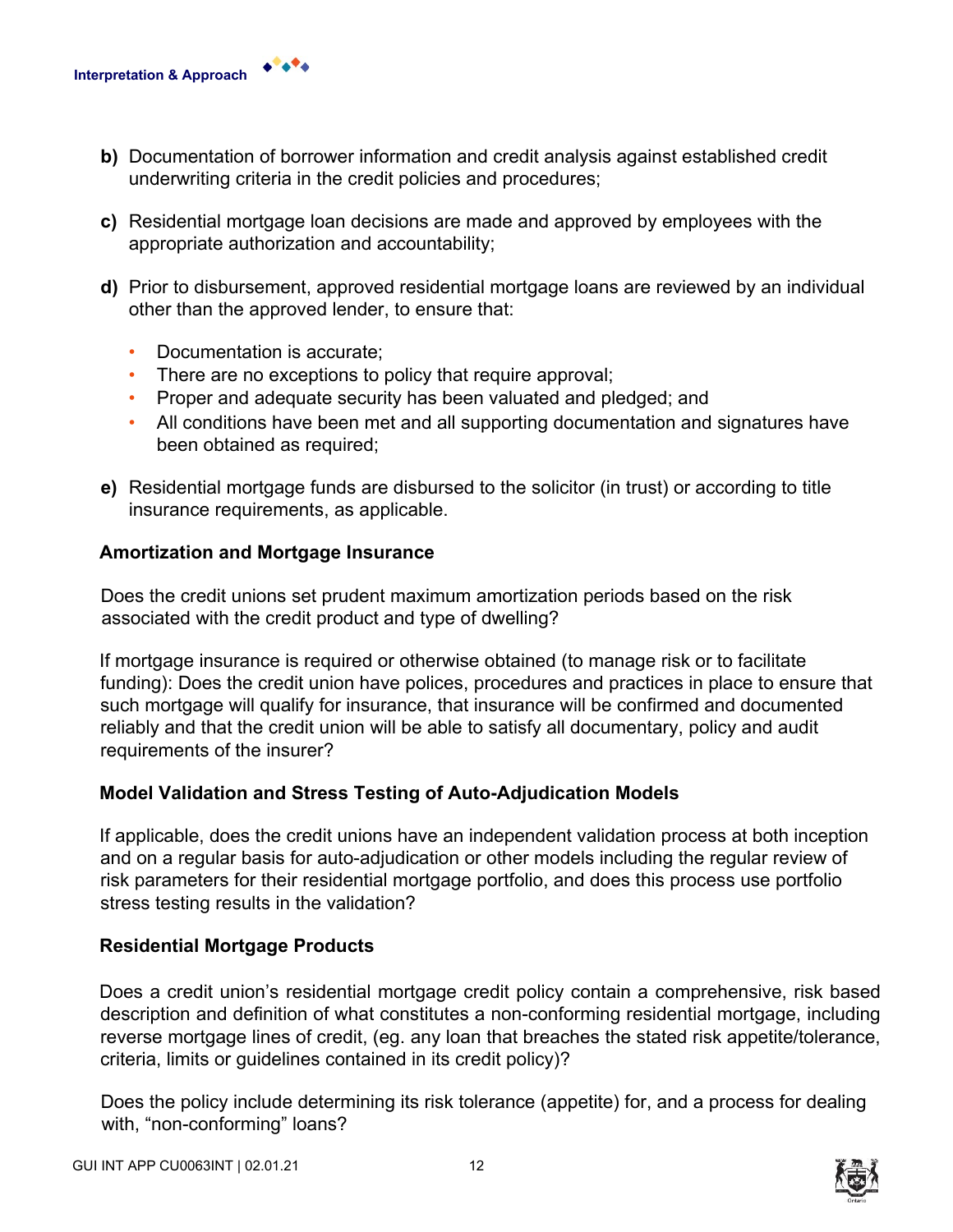

Is the average Loan to Value (LTV) ratios for all conforming and non-conforming residential mortgages less than the credit union's stated maximums as outlined in its residential mortgage credit policy and does it reflect a reasonable distribution across the portfolio?

#### **Pricing Framework**

Has the credit union developed, documented and implemented a comprehensive framework, including cost allocations, for the risk-based pricing of residential mortgages based on the borrower, collateral and product characteristics and market, funding, margin and matching requirements, and for the effective communication and control of mortgage rates offered to members/potential borrowers?

#### **Lending Security**

Does the credit union's Underwriting Policy clearly state the types of properties that are acceptable to the credit union as security for a residential mortgage loan, including that they conform to those permitted as security for residential mortgage loans under section 55 of the Regulation?

#### **Valuation at the Point of Origination**

Does the credit union limit financing for conforming residential mortgages to a specified percentage of value and does that percentage vary to reflect increased risks (e.g. size of mortgage; insured vs not insured; HELOC vs conventional mortgage)?

#### **Assessing Appraisers or Valuers**

Does the credit union have clear and transparent property valuation policies and procedures that produce realistic, substantiated and supportable valuations reflecting the current value of the property as collateral for the residential mortgage?

Does the credit union include a requirement for an independent, professional, current and reliable valuation for mortgages (by an individual or a validated and reliable automated valuation model) where the risk is highly dependent on the collateral value, and which show how the credit union ensures reasonable reliance on such valuation?

#### **Collateral Management and Re-valuation**

Does the credit union have a process that identifies the underlying factors that would require a revaluation of a property due to evidence of increasing risk and a procedure for dealing with a mortgage where such increased risk arises (which may vary depending on the circumstances – e.g. renewal vs continuation)?

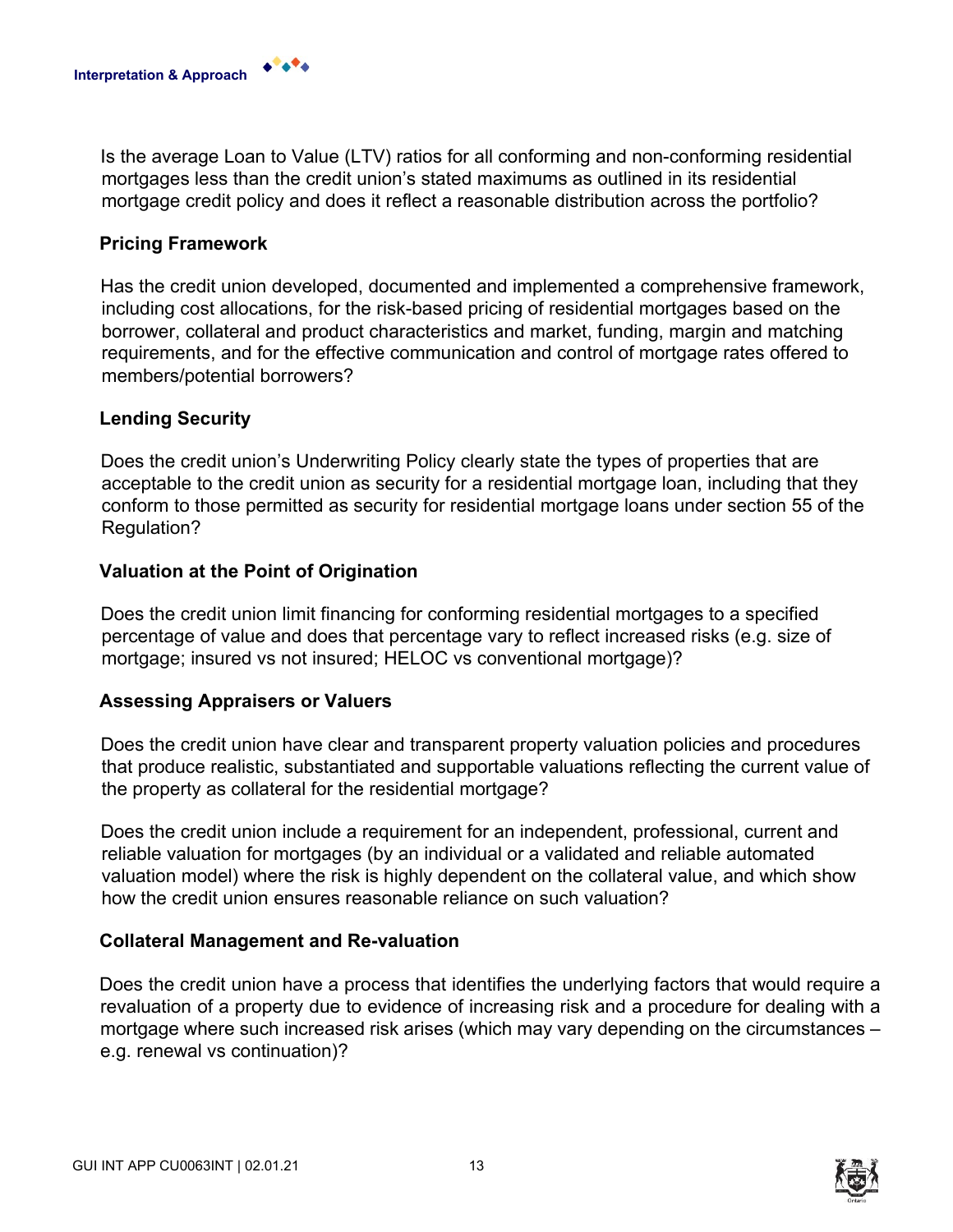

#### **Credit Risk Monitoring Framework**

Has the credit union implemented and maintained a robust, effective and documented residential mortgage credit risk monitoring framework, practices and data infrastructure that considers key attributes for the borrower, guarantors, the mortgaged property and other risk mitigation (e.g. the existence of adequate insurance coverage and the absence of tax or other liens)?

#### **Monitoring of Credit Exposures and Borrowers**

Does the credit union continuously monitor and assess the quality of credit exposures and financial situations of residential lending borrowers (from internal and external sources) to ensure that subsequent changes in underlying individual and portfolio residential mortgage credit risk can be identified and quantified?

Does the credit union use key residential mortgage risk drivers, as well as quantitative and qualitative early warning indicators (EWIs) and triggers for action?

Has the credit union established a watch list, including policies and procedures for identifying, monitoring, managing and independently assessing residential lending exposures with increased risk, including those identified though the monitoring of EWI?

#### **Stress Testing and Sensitivity Analysis**

Does the credit unions conduct regular stress testing and sensitivity analyses of their residential lending portfolios and activities to assess risks (e.g., borrower, collateral, funding, interest rate, non-renewal), update its strategy, Framework and Underwriting Policies and incorporate this in its Internal Capital Adequacy Assessment Process and other risk management processes?

## **4. Has the credit union effectively integrated its Framework into its overall business model?**

#### **Integration of the Framework**

Is there integration of the Framework with all relevant aspects of the credit union's business and activities?

This includes:

- **a)** aligning the Framework with the strategy, objectives and culture of the credit union;
- **b)** communicating residential mortgage risk management activities and outcomes across the organization;